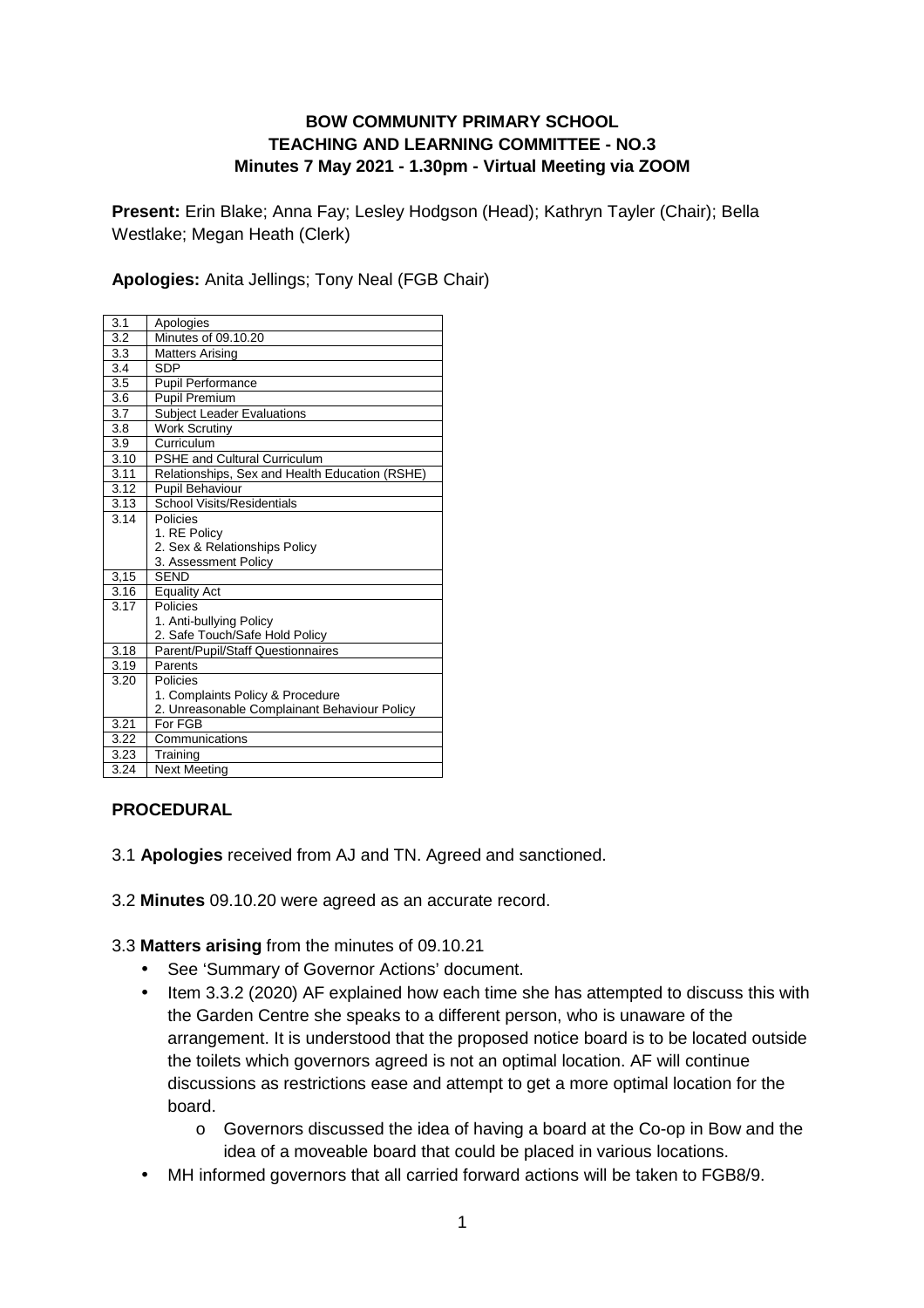# **ACTION: MH to move all carried forward actions to FGB8/9.**

#### **CURRICULUM AND STANDARDS**

#### 3.4 **SDP**

- Various documents were circulated around governors prior to the meeting.
- Pupil data is normally compared over a full term, however there has not been a complete term since the children fully returned following the post-Christmas closure.
- Chrissy Rycroft (Catch-up Teacher) provided a report on what she has achieved so far and the nature of further improvements that could be made.
- Christopher Johnston (Literacy Lead Teacher) provided a written report that covered pupil assessments:
	- o .Year 2 and year 6 had exceeded expectations in reading, with both groups being in line with where they should be. Reading is about comprehension, as well as being able to read, which has been hard to maintain during home schooling. Comprehension has generally regressed from the situation where gaps in progress, accrued through the first lockdown, were starting to be plugged in September. The aim is, fundamentally, to return pupils to the level that they had achieved at the end of the autumn term.
	- o Writing relies on good reading. Children use their reading skills/knowledge to 'magpie' words or phrases and learn how to use punctuation. Therefore it was anticipated that writing attainment would fall as this is a difficult area for parents to assess. Parents would not have known what the expected writing level is for their child.
	- o Home-schooling has meant that pupils cannot learn from each other, which is a key part of school education.
	- $\circ$  The teachers have high expectations from the pupils and the pupils respond well to this.
	- o Governors asked if the results are more encouraging now, compared to March.
		- **EXECT A** Explained how there has only been 6 weeks of learning since March. The next assessment will be the end of year assessment in June. This will be ready for presentation to FGB9.
- Amy Harvey (Maths Lead Teacher) provided a written report.
	- o Many children have only fallen one point behind (one point equates to one term). The teachers are following a consistent approach which is aiding the catch-up.
	- o Maths is about understanding how an answer was achieved.
	- o AH is briefing staff weekly, as part of Maths Mastery, with optimum teaching methods they should use to facilitate 'catch up'.
	- $\circ$  The results show that the older pupils have fallen less far behind due to their greater experience and understanding of numbers.
- Governors asked if the targets within the reports are achievable by June.
	- o LH explained how they are ambitious targets and the teachers are hoping to achieve them. CR's targeted catch-up programme is making a noticeable difference already.
- Governors clarified that CR's catch-up programme is having the desired impact.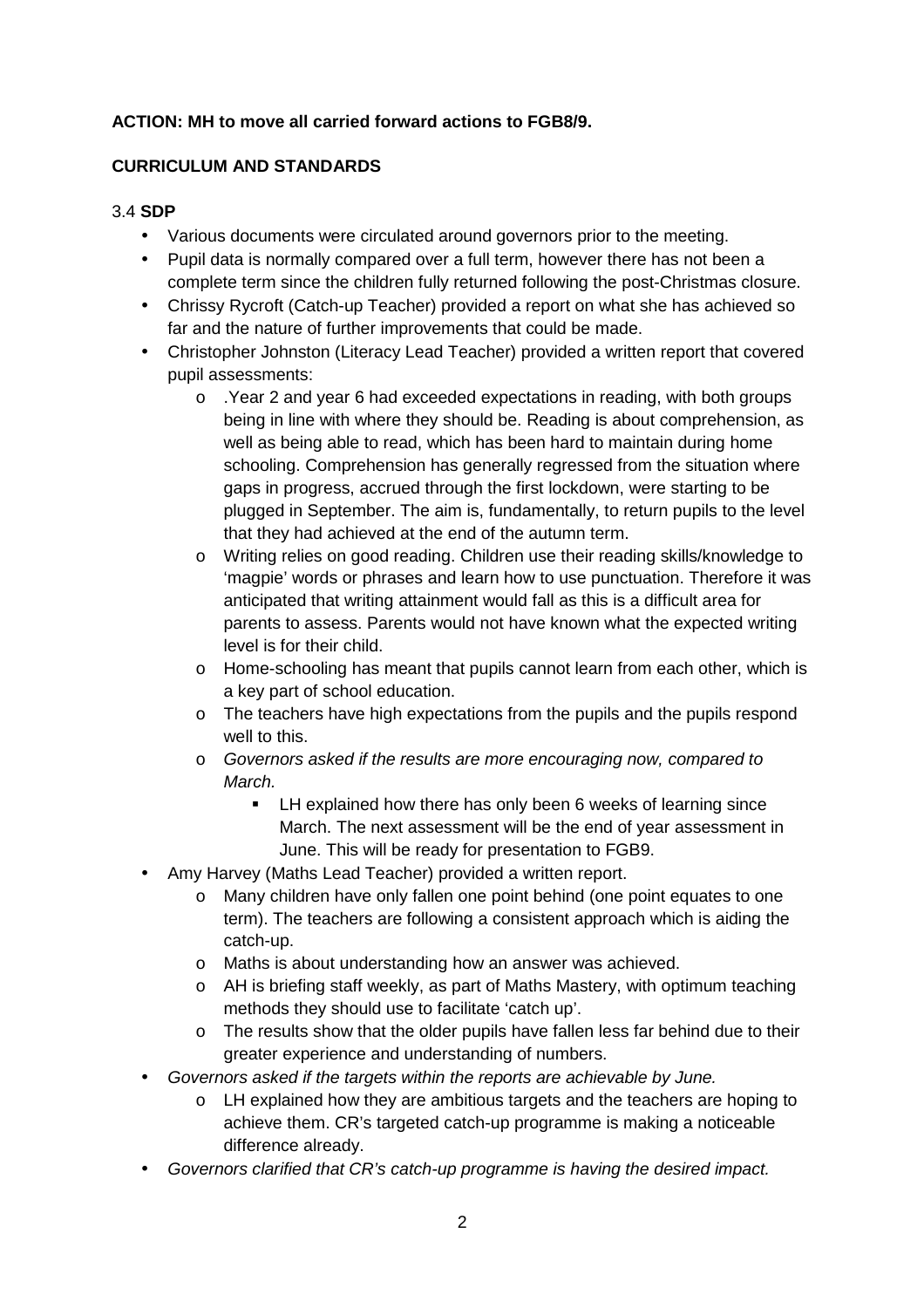- $\circ$  LH explained how this is operating and explained that CR is very adaptable, running shorter sessions for the younger pupils, with lower concentration span, and working with small groups throughout the school. She has increased their focus, attitude and understanding.
- Governors thanked CJ, AH and CR for their continued efforts.
- Governors asked if it is expected that School will achieve its 'catch-up' targets.
	- o LH explained how some SEND pupils will take longer to catch-up, but non-SEND pupils are expected to do so over time.
	- o The importance of having home support was discussed and LH agreed that this is not always achieved.

# **ACTIONS: MH to invite AH and CJ to FGB9 to present their reports.**

# 3.5 **Pupil Performance**

- The data was analysed under item 3.4.
- Attendance figures are good, currently about 96%. There has been an increase in illnesses (coughs and colds).
	- o Governors asked if the pupils with coughs and colds remain at home.
		- LH explained how these pupils remain at home to recover due to COVID fears and not wanting to spread the illness.
	- o Governors asked if there are any repeat offenders with poor attendance.
		- LH explained how there is not. There is one pupil who has different difficulties including vehicles not starting.
- There have been no exclusions since the school reopened in March. There is one pupil on a part-time time-table.
- Governors asked if our exclusion rate was comparable to Devon figures.
	- o LH explained how we have had 2 exclusions since September. This figure is good, especially due to our high SEND level. This figure reflects the efforts of the staff.

# 3.6 **Pupil Premium**

• The Pupil Premium report is available on the school website.

BW left the meeting due to technical difficulties.

- Governors asked how the SEND intervention programmes are being addressed.
	- o LH explained how their ability to deliver them has changed. Interventions used to run during whole-school assemblies; however these are currently not happening due to COVID restrictions. These sessions are being picked up at different times, including during PE lessons. It was noted how many of the intervention pupils excel at PE and how this is not an ideal time to remove them from lessons.
	- o Governors questioned whether this could be seen as a punishment.
		- LH explained how they are not taken for the whole lesson and it is currently the best option.
- Governors asked if the school knows the expected Pupil Premium figures for September.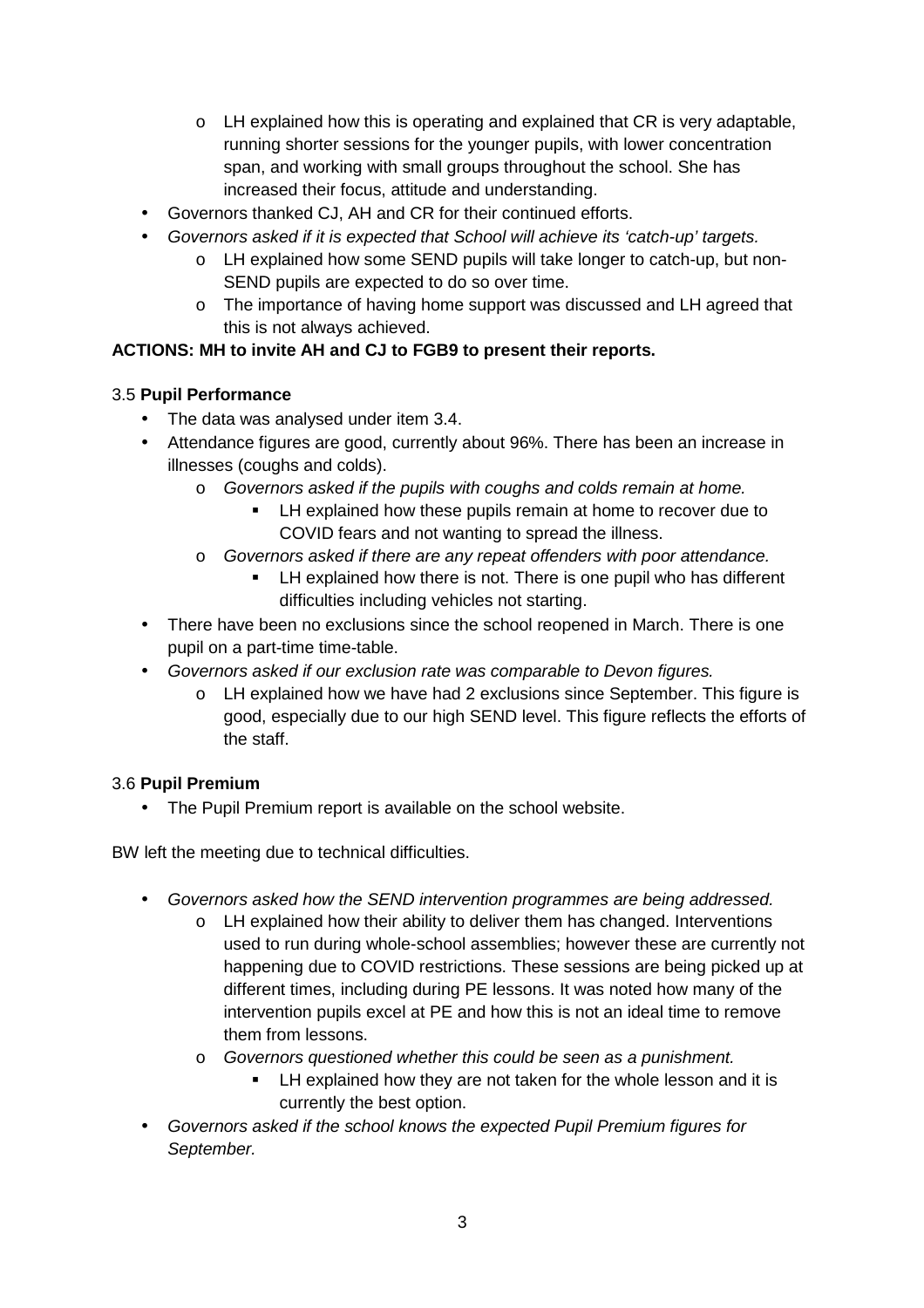- o LH explained how the number of pupils receiving Pupil Premium has increased during the pandemic due to furlough schemes and lack of job security. We won't know for this September until they get here.
- o There is a lot of movement in terms of housing at the moment.
- o Currently there are 7 reception pupils from September who will receive Pupil Premium. There is usually only 1 or 2.
- o There are 6 year 6's who receive Pupil Premium.
- Some Pupil Premium funding is being used to fund weekly catch-up and is proving effective.

BW re-joined the meeting.

#### 3.7 **Subject Leader Self Evaluation**

Item carried forward due to lack of understanding.

### **ACTION: MH to research what is needed from this item and add to appropriate agenda.**

#### 3.8 **Work Scrutiny**

- Governors have not been able to attend school due to the recent lockdown.
- EB carried out a learning walk in December that has already been reported.
- KT carried out a learning walk in February that has already been reported.

#### 3.9 **Curriculum**

- This item needs a learning walk to be able to monitor it effectively.
- Governors asked if they are welcome to visit the school now that restrictions are easing.
	- o LH explained how they are. Outside agencies have been coming in, so there is no reason governors could not. LH encouraged governors to email the school to arrange dates.
- Governors asked if much will change within school following the next easing of restrictions on 17.05.21.
	- o LH explained how nothing will change until the June easing of restrictions. Staff have agreed to keep the restrictions in place until the end of term and start afresh in September.
- Governors asked if the more able pupils are still being pushed, with the schools focus on catch-up.
	- $\circ$  LH explained how they are. The maths mastery curriculum allows them to go deeper into the subject and they are provided with extension activities in literacy.
- A Sports Day is being planned, however this will be without parents and will be kept within class bubbles, due to the pupils not being able to mix.
- Item carried forward to T&L1, to report on learning walks.

#### **ACTION: MH to add 'Curriculum' to T&L1 agenda.**

#### 3.10 **PSHE and Cultural Curriculum**

PSHE has been superseded by RSHE.

**ACTION: MH to remove item from Annual Cycle.**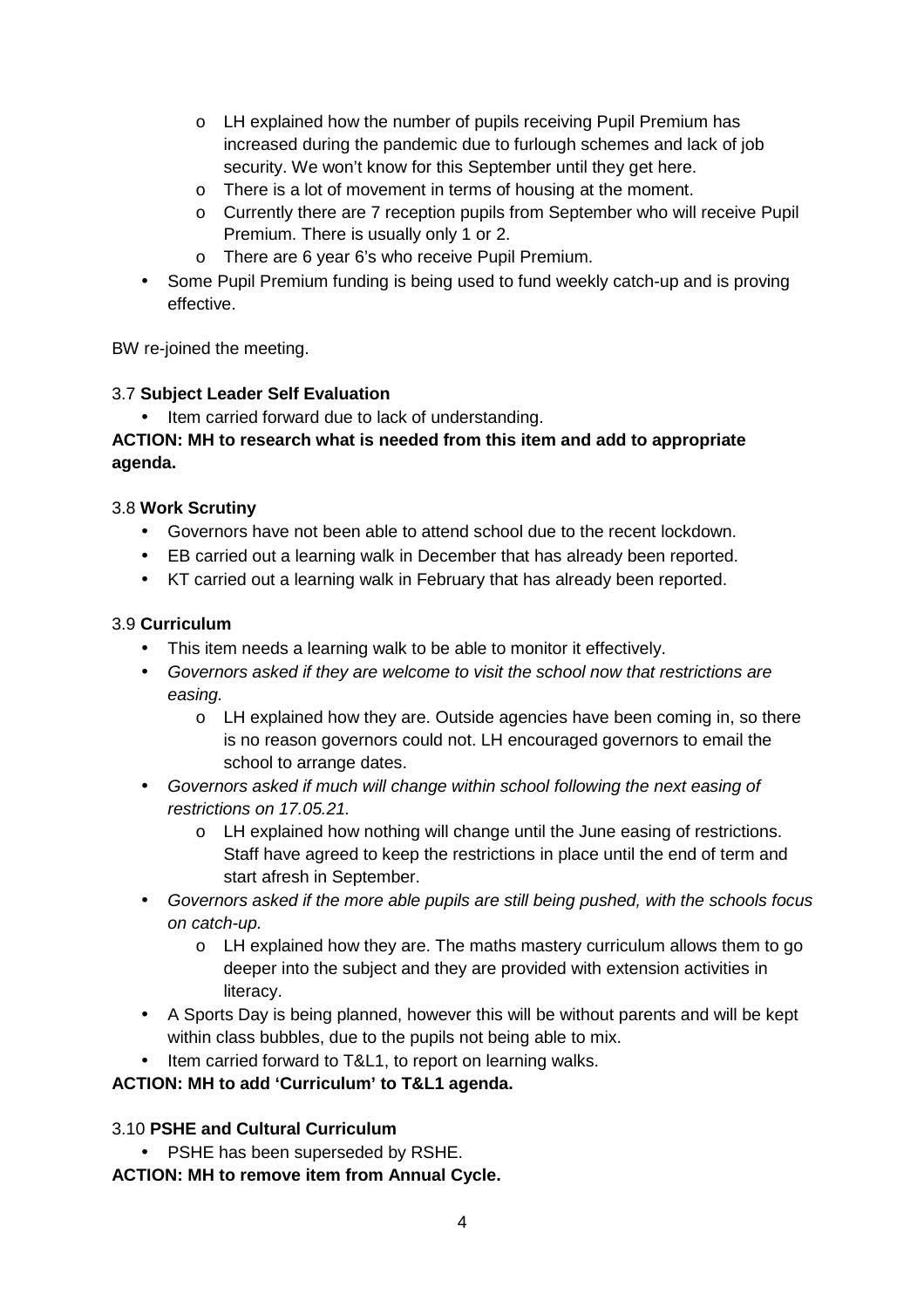## 3.11 **Relationships, Sex and Health Education (RSHE)**

- The RSHE Policy is currently under consultation with staff and pupils. The next step will be parent consultation.
- The RSHE curriculum must also match the government directive. Some statutory items were missing, including the teaching of first aid. First aid will be taught from Year 3 as this is the suggested delivery from St John's Ambulance, and will continue through KS2.
- Children asked to have specific items added which were in the curriculum, but at a later year group.
- This will be ready for governors to view following the parent consultation process.
- The RSHE curriculum is already being taught.
- Governors asked how this was being shared with parents.
	- o LH explained how there will be letter sent via School Comms which will contain a link, explaining what is happening. They will be asked to detail anything additional they think needs to be covered.

#### 3.12 **Pupil Behaviour**

- Pupil behaviour is generally very good throughout the school. There are no trends, significant incidents of bullying, and no reports.
- There has been an increase of anxiety among a few pupils.
- Governors asked if the CPOMS behaviour logs are dominated by specific pupils.
	- o LH explained that it was not the case. There has been an effort by staff to change pupils' behaviour by understanding why it is happening. Staff provide a lot of intervention and support.
- Governors asked if the anxiety is expected to ease as time moves forward.
	- $\circ$  LH explained how it is hoped it will but it is not known what the future of the pandemic is, and there is still a possibility of further lockdowns.
	- o There has been a focus on mental wellbeing throughout the school. There are 6 workshops on offer.
	- o Pupils are taught how worrying is normal; it is how individuals handle the worry that is the concern.

#### 3.13 **School Visits/Residentials**

- There are no planned school visits and residentials.
- Staff briefly discussed the idea of carrying out visits at the end of the school year, following the easing of restrictions in June. However it was deemed too late to organise anything.

#### 3.14 **Policies**

#### 3.14.1 **RE Policy**

• Policy agreed at FGB7.

#### 3.14.2 **Sex and Relationship Policy**

• Policy has been superseded by RSHE policy. Policy removed from cycle.

#### 3.14.3 **Assessment Policy**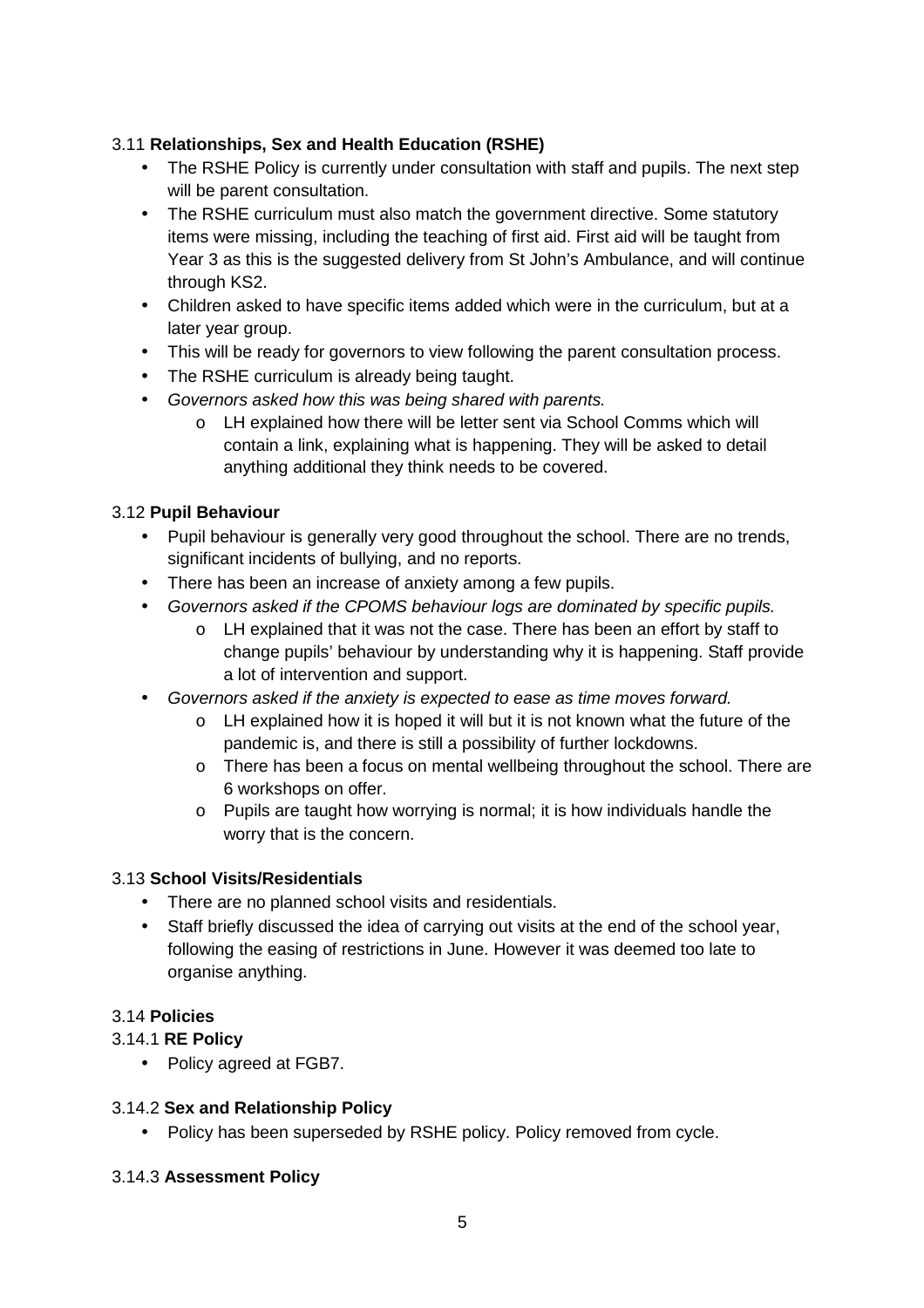### • Carried forward.

# **ACTION: MH to add 'Assessment Policy' to FGB8/9 agenda.**

#### **INCLUSION**

#### 3.15 **SEND**

- The annual report is available on the school website. The next SEND report is due at the end of the summer term.
- Keeping the website up to date is important as Ofsted check this.
- The report must show a link between where the school fits within Devon and where it fits nationally. It links what the school offers and what is being received. This reassures parents that their children are being offered what they are entitled to.
- The achievements being made by SEND pupils are as high as they can be expected to achieve.
- CR is working with some pupils who are on the SEND register. Staff are passing on names to CR of pupils who they think would benefit from extra catch-up tuition.
- Governors asked if there have been any new EHCPs.
	- o LH explained how there has not since February.
- Item carried forward to FGB8.

#### **ACTIONS: 1. MH to add 'SEND' to FGB8/9 agenda.**

#### **2. KT to meet with AG for a SEND update, to report back to FGB 8/9.**

#### **3. MH to move item to T&L1 in the annual cycle.**

#### 3.16 **Equality Act**

- The equality policies have recently been updated.
- All children are treated equally throughout the school.
- Governors discussed whether this item was required as it feels like this has been covered before. MH agreed to discuss with TN.

#### **ACTION: MH to discuss removal of this item from the annual cycle with TN.**

#### 3.17 **Policies**

#### 3.17.1 **Anti-bullying Policy**

• Policy agreed at FGB7.

#### 3.17.2 **Safe Touch/Safe Hold Policy**

- This has been unable to be reviewed and updated due to lack of PIPS training by staff. It is unknown if there are any new holds.
- Carried forward to T&L1.

#### **ACTION: MH to add to T&L1 agenda.**

#### **COMMUNITY AND PARENTS LINKS**

#### 3.18 **Parent/Pupil/Staff Questionnaires**

- This has been discussed at length earlier in the school year.
- The parent and pupil questionnaires would normally be completed in the spring term, however they were moved to autumn this year due to COVID.
- Governors asked if it would be better to separate the staff questionnaire in this item.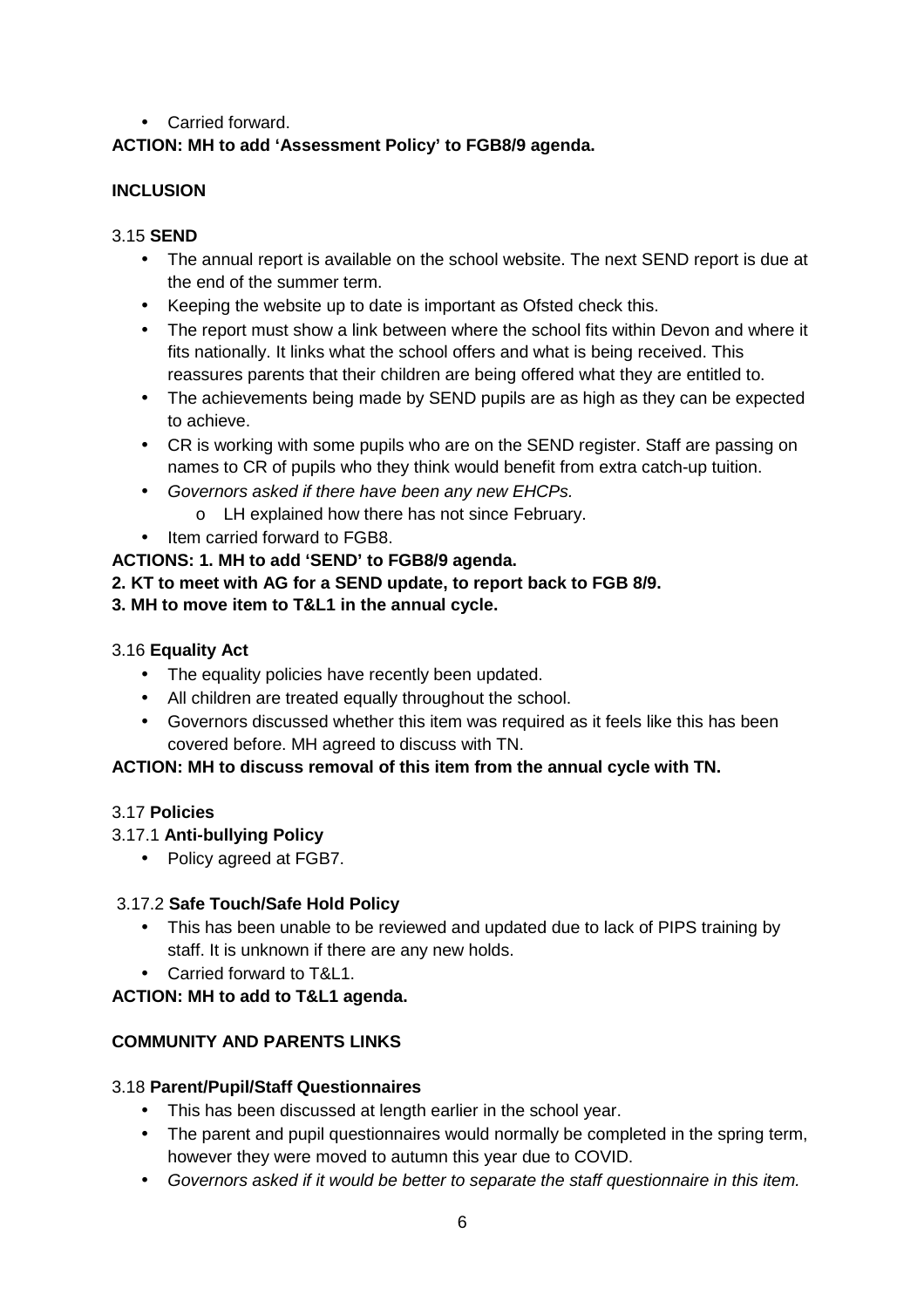$\circ$  LH explained how it would. The staff survey is usually carried out later in the year so staff have time to feel what works and what does not.

### **ACTION: MH to move staff questionnaire feedback to T&L1 in the annual cycle.**

### 3.19 **Parents**

- There is nothing further to report since FGB7.
- FOBS are currently doing a Sunflower fundraiser that is proving popular.

#### 3.20 **Policies**

### 3.20.1 **Complaints Policy & Procedure**

- There are several changes to this policy.
- Section 2 has been added, which is very similar to 'Practical Advice to Parents Carers Raising a Concern'.
	- o Governors agreed that despite scope to blend the two documents, it will be kept separate in order for it to be more accessible to parents.
- A pro-forma complaint template document was included in the model but it was agreed to omit this from our policy as it feels like we are inviting complaints. It is believed that this template is not a statutory element of this document.
- A table of people to contact with a complaint has been added.

#### 3.20.2 **Unreasonable Complainant Behaviour Policy**

• There are no changes to this policy.

#### 3.20.1 **Complaints Policy & Procedure**; 3.20.2 **Unreasonable Complainant Behaviour Policy**

• Policies proposed by EB, seconded by KT, agreed by ALL.

#### **GOVERNANCE**

#### 3.21 **For FGB**

- Pupil progress data (although it was noted we will have updated figures before FGB9).
- Governors were informed of the discussion at RES3 regarding the moving of FGB8 to the 'empty' FGB9 slot. T&L governors agreed this would be preferable. This should be confirmed next week.

#### 3.22 **Communications**

• Thank you to staff for their continuing efforts.

#### 3.23 **Training**

- KT is attending a Governance Briefing.
- MH is attending a Clerks Briefing.
- BW is looking to attend curriculum training.
- EB is booked to attend Safeguarding Level 3 in May, through the Dartmoor TSA.

#### 3.24 **Date of the next meeting** is TBC.